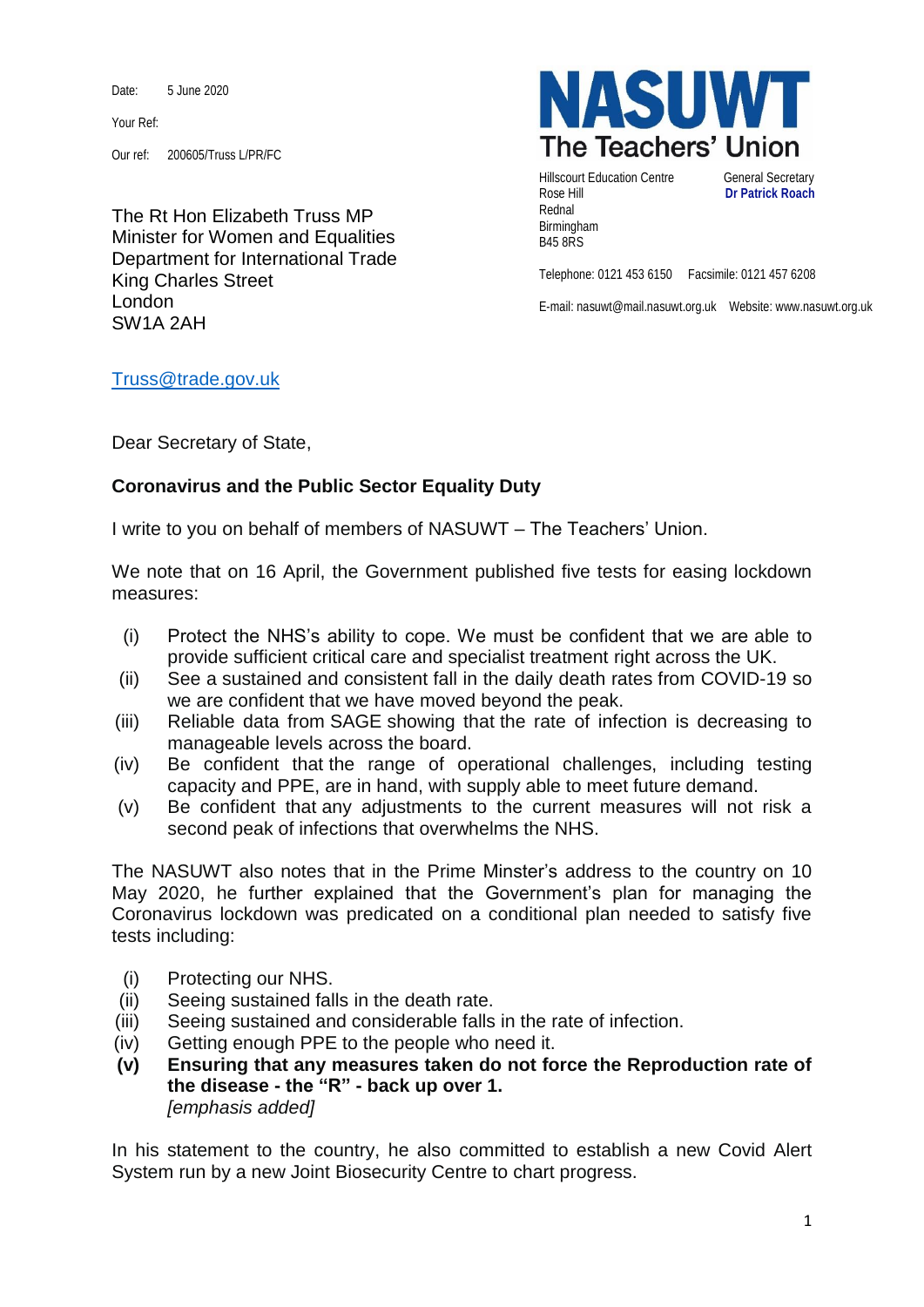We know that you will be acutely aware about the need to demonstrate that the measures in place will protect the entire country, including those who, to date, have been most seriously impacted by the virus. Specifically, we are concerned about the impact on black and minority ethnic children, young people and adults who, it has been shown, are disproportionately more likely to be impacted by Covid-19 infections and deaths.

The Equality Act 2010 requires all public bodies, including the Government, when carrying out their functions, to have due regard to the need to achieve the objectives set out under s149 of the Equality Act 2010 to:

(a) eliminate discrimination, harassment, victimisation and any other conduct that is prohibited by or under the Equality Act 2010;

(b) advance equality of opportunity between persons who share a relevant protected characteristic and persons who do not share it;

(c) foster good relations between persons who share a relevant protected characteristic and persons who do not share it.

To ensure transparency, and to assist in the performance of this duty, the Equality Act 2010 (Specific Duties) Regulations 2011 further require public authorities to publish equality objectives and information to demonstrate their compliance with the public sector equality duty.

We note that, to date, no evidence of how the Government intends to fulfil these statutory duties in relation to the current pandemic has been published.

We therefore ask you to set out how the Government's 5 tests and your commitments to the country will be addressed in terms of equality impact in general, and, specifically, in relation to the impact on black and minority ethnic populations.

The Prime Minister has rightly made clear the need to consider the Covid Alert Level in order to determine how tough the Government needs to be in terms of mitigation measures to prevent the risk of increased transmission of the virus. Clarity and transparency in relation to the impact on the "R" number within black and minority ethnic populations is, we would argue, essential when considering the nature of social distancing and other risk mitigation measures that will be necessary locally and nationally.

In the Prime Minister's statement on 10 May 2020, he further set out the Government's ambition that schools should plan to reopen to more children from 1 June 2020. He reiterated the same commitments to the nation in his statement on 25 May 2020. However, we note that the 'Overview of scientific advice and information on coronavirus (COVID19)' published by the Government on 15 May 2020 states that:

*'This provisional analysis has shown that the risk of death involving coronavirus (COVID-19) among some ethnic groups is significantly higher than that of those of White ethnicity. Further research is needed to understand why some ethnic groups have higher death rates from coronavirus (COVID-*